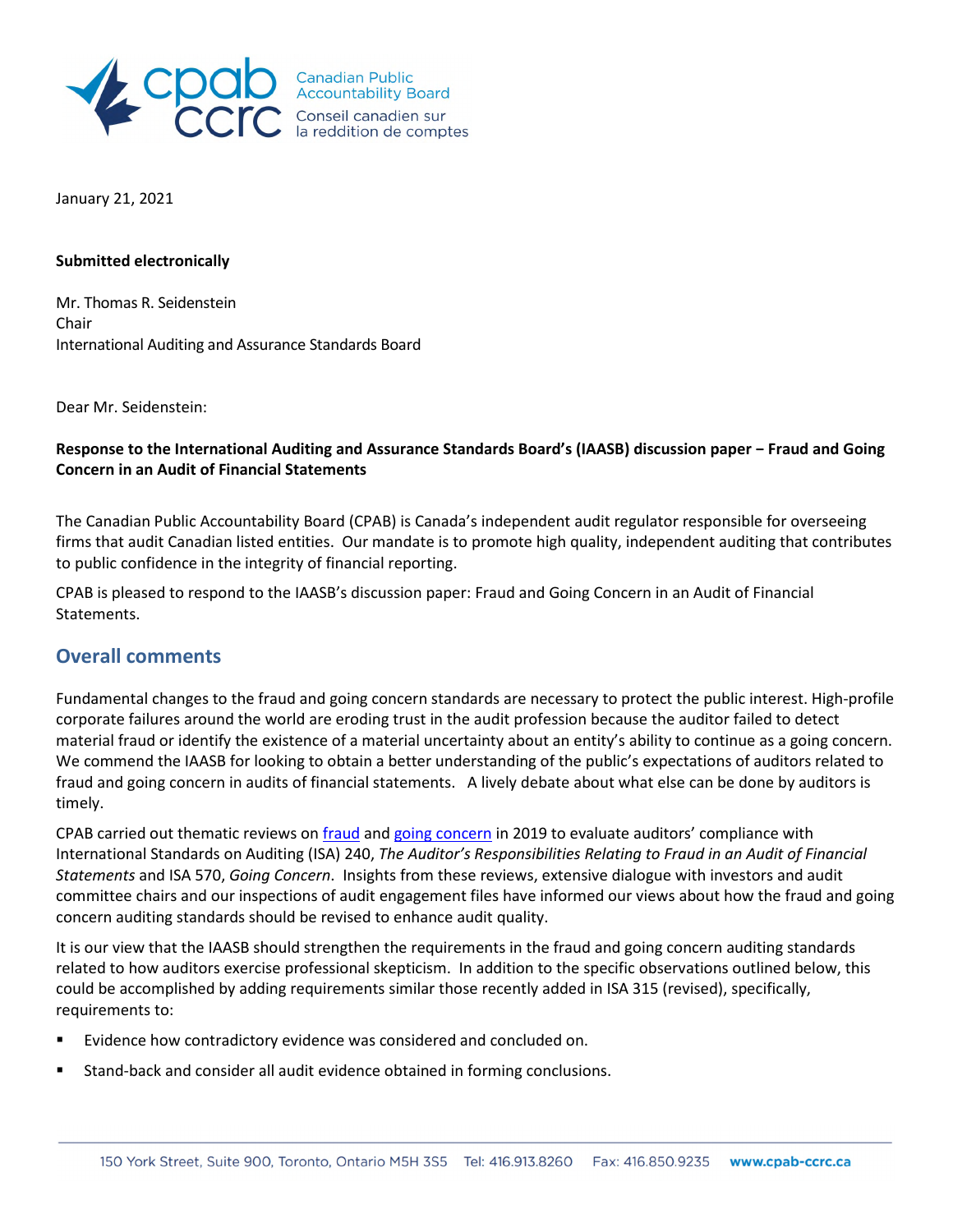

# Conseil canadien sur<br>la reddition de comptes

# **Fraud**

## **Responsibilities of the auditor**

Auditors are required to obtain reasonable assurance about whether the financial statements are free from material misstatement due to fraud or error (ISA 200). Yet the emphasis in ISA 240 on the limitations of the audit when it comes to detecting fraud has contributed to a lack of clarity about what exactly is expected of auditors in this area. The IAASB should revisit whether the limitations described continue to accurately reflect the capabilities of auditors in today's world, including considering advancements in audit technology over the past few years. Supplemental text should be added to emphasize that the limitations do not diminish the auditor's responsibility to plan and perform the audit to obtain reasonable assurance that the financial statements are free of material misstatement due to fraud.

## **Auditor mindset**

We welcome a reconsideration of which auditor mindset is most conducive to enhancing an auditor's ability to assess and respond to fraud risks in the public interest. We continue to observe a high rate of audit deficiencies in our inspections that are attributable to a lack of professional skepticism related to conditions that could be indicative of fraud. Examples include acceptance by auditors of less persuasive audit evidence when responding to identified fraud risks and insufficient evaluation of contradictory audit evidence during the audit.

The prevailing auditor mindset in the ISAs has been characterized as neutral: one that neither assumes the honesty nor dishonesty of the preparers of financial information. The question posed in the discussion paper is whether this mindset remains appropriate, or whether requiring auditors to adopt a suspicious mindset would enhance an auditor's ability to detect fraud.

A suspicious mindset may in fact enhance an auditor's ability to detect fraud. It is the mindset that is applied by forensic specialists and is, accordingly, well suited to fraud detection. However, additional research is needed to evaluate whether the benefits to stakeholders outweigh the incremental costs and this is likely to unnecessarily delay exposure of changes that are urgently needed to ISA 240.

A more pragmatic solution would be to use stronger language in the ISAs, such as challenge, question, and re-consider, to strengthen definitions and application guidance related to exercising professional skepticism. It is surprising to us that the concept of auditors challenging management only appears once in the ISAs. The reference is in the application guidance of ISA 540, *Auditing Accounting Estimates and Related Disclosures*, paragraph A95 which deals with situations when auditors identify changes in estimation methods, significant assumptions and the related data from prior periods.

Integrating the concept of effective challenge of management in application guidance in each of the relevant ISAs on how to apply professional skepticism, including ISA 240, would require auditors to assume a more active stance when critically evaluating the evidence obtained from management. This contrasts to the more passive definition of professional skepticism in ISA 200 which requires auditors to remain alert to, among other things, audit evidence that contradicts other audit evidence obtained. Effective challenge of management may also be more closely aligned with how the public perceives the role of the auditor.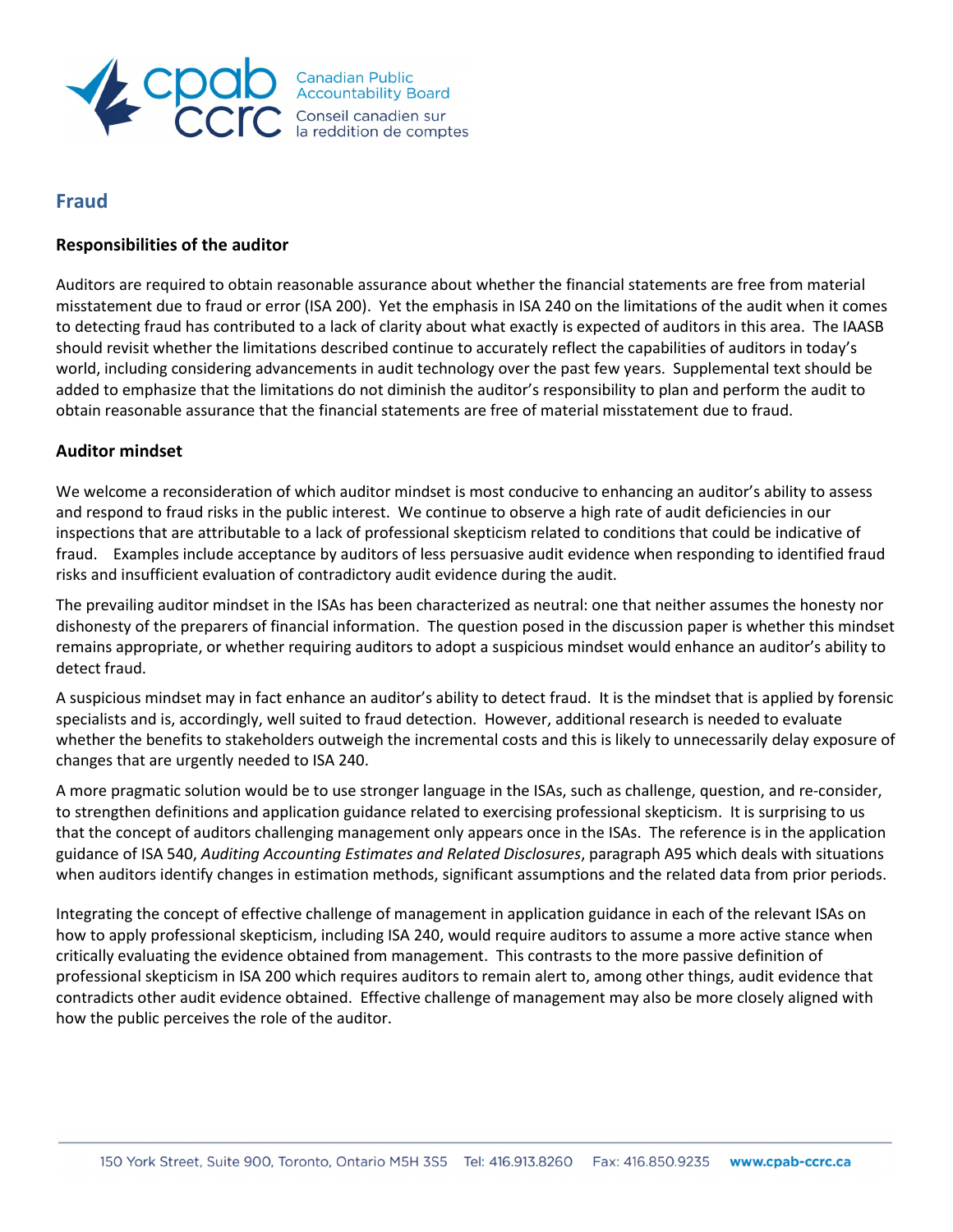

#### **Risk Assessment**

#### *Understanding management's process for identifying and responding to fraud risks*

Effectively designed anti-fraud controls by management act as a strong deterrent to fraud. Conversely, poorly designed controls create opportunities for fraud to occur and to remain concealed. When obtaining an understanding of the entity and its environment, including the entity's internal controls, auditors are required to make inquiries of management regarding, among other things, management's process for identifying and responding to the risks of fraud in the entity. However, how can auditors be expected to understand management's process through inquiry alone? The standard should be strengthened to require auditors to evaluate the design and implementation of that process, including the related anti-fraud prevention and detection controls, to better understand whether the process is effectively designed to prevent/detect fraud.

Ultimately, it is our view that the future of the audit will involve management reporting on the strength of their internal controls related to fraud, and auditors providing assurance over those controls. There is some evidence that this requirement in the US under the *Sarbanes-Oxley Act* has had a positive effect in deterring fraud. Other jurisdictions around the world are also considering similar requirements. We recognize that the requirements for management, including related reporting, are outside the remit of the IAASB. Nevertheless, we encourage the IAASB to explore the benefits and constraints of developing an international standard for auditors to assess and report on internal controls over financial reporting.

#### *Use of forensic and other specialists*

ISA 240 only requires auditors to consider engaging forensic and IT specialists as a response to suspected fraud or assessed risks of material misstatement due to fraud. This use of forensic specialists is consistent with what we saw in our thematic review. For example, we identified forensic specialists engaged in five per cent of audits in response to a trigger event including a suspicion about the integrity of management or an allegation about misappropriation of assets.

Given the increasing complexity of entities' business models and sophistication of fraud schemes, we believe that auditors should be required to involve forensic and IT specialists more frequently during risk assessment and throughout the audit. That determination should be based on an evaluation by the engagement team of the specialized skills or knowledge needed to perform fraud risk assessments based on some of the following factors including complexity of the business model, information systems, transactions, data flows, estimation models, related party transactions and fraud risks associated with the industry, and countries where the entity operates.

#### *Fraud brainstorming meeting*

ISA 240 would be enhanced by expanding the list of matters that auditors are required to cover in their meeting to discuss where the entity's financial statements may be susceptible to material misstatements due to fraud, including how fraud might occur. To emphasize that risk assessment is an iterative process that occurs during all phases of the audit, auditors should be required to determine if there is a need to have another fraud brainstorming meeting later in the audit to confirm that identified and assessed fraud risks remain appropriate. Finally, specialists engaged in the audit should be required to attend fraud brainstorming meetings. We were surprised to learn in our thematic review that specialists engaged by the engagement team only participated in the fraud brainstorming meeting in two thirds of audits inspected. Specialists' perspectives are relevant to these discussions because of their involvement in complex areas of the audit, including accounting estimates with elevated levels of estimation uncertainty and subjectivity that are particularly susceptible to fraud.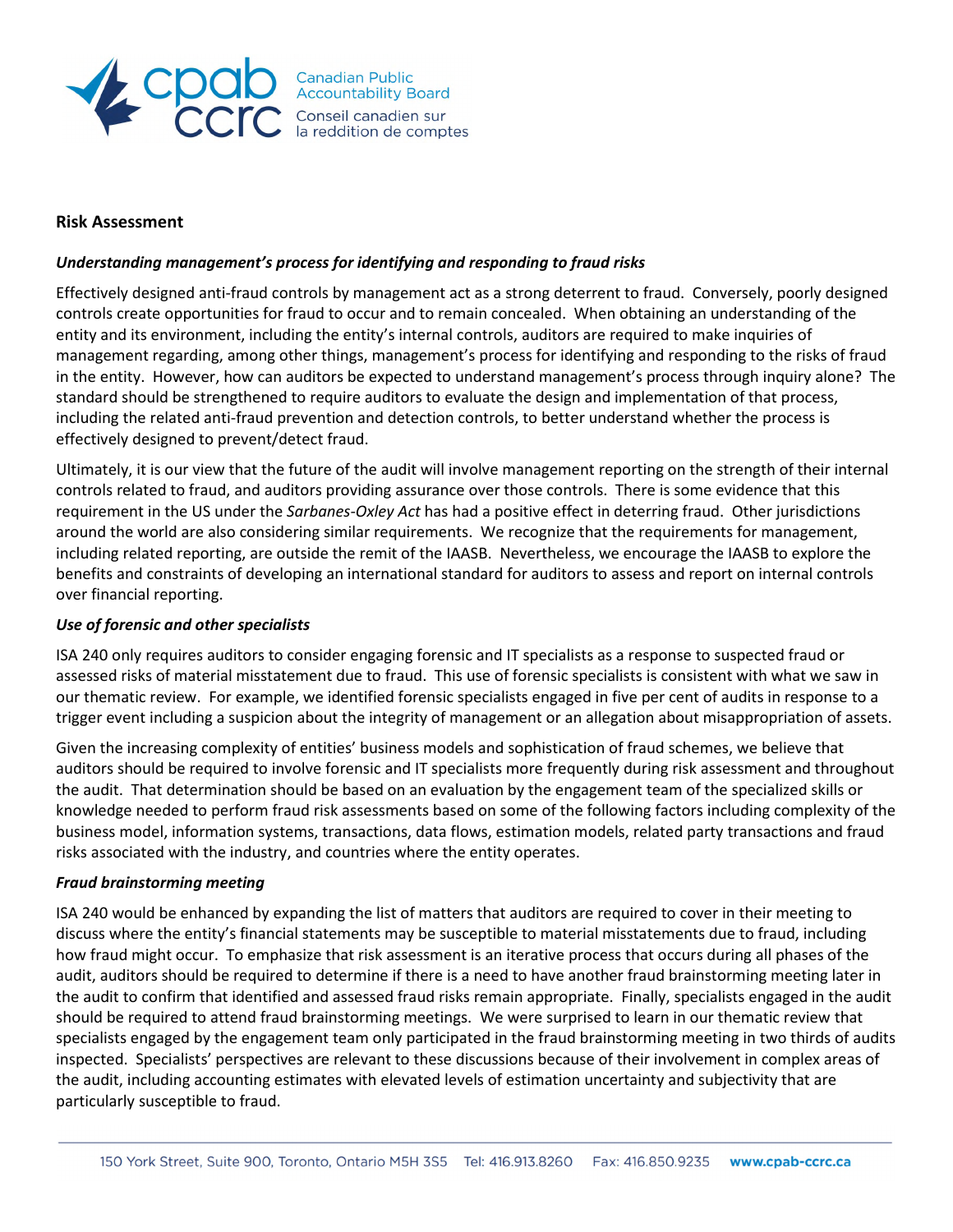

#### *Prescribed risk assessment procedures*

Although we support a principles-based approach to auditing standards, we believe the following procedures should be required as part of an auditor's fraud risk assessment:

- Understanding the entity's whistleblower programs: We noted in our thematic review that 40 per cent of occupational fraud is detected through tips from employees, customers, vendors and other anonymous sources according to The Association of Certified Fraud Examiners' 2018 Global Study. Yet, we only identified auditors engaging with the entity's whistleblower program in about one quarter of audits inspected. Fraud risk assessments would be strengthened if auditors were required to test the design and implementation of whistleblower hotlines and to review complaints received through those hotlines.
- Understanding management compensation arrangements and analysts' expectations: CPAB recently hosted a roundtable to hear institutional investors' expectations of auditors related to fraud in financial statement audits. Participants commented that financial reporting frauds tend to cluster around financial metrics that are tied to management compensation. For listed entities, compensation arrangements for management are often tied to meeting analysts' expectations. Fraud risk assessments would be strengthened by requiring auditors to obtain an understanding of managements' compensation arrangements and the metrics that analysts are focused on for listed entities, when applicable.

#### **Responses to Assessed Risks**

#### *Incorporating an element of unpredictability*

Research suggests that when auditors use consistent procedures year over year, those procedures become predictable and, accordingly, less effective at detecting fraud in the financial statements. Too often we see auditors adhere to the requirement to incorporate an element of unpredictability in the selection of the nature, timing and extent of audit procedures as a check-the-box exercise. The requirement could be enhanced by providing more examples in the application guidance on how auditors could design procedures to incorporate unpredictability in audits to respond to financial statement level fraud risks.

#### *Presumed fraud risk in revenue recognition*

Revenue and revenue growth are often key performance measures for entities. ISA 240 would be enhanced by including more application guidance on how to attribute the presumed fraud risk in revenue recognition and when it's appropriate to rebut it.

ISA 240 requires auditors to evaluate which types of revenue, revenue transactions or assertions give rise to presumed risk of fraud in revenue recognition. However, we often see auditors limit their attribution of the presumed risk to the revenue cut-off assertion without evidencing a critical evaluation of whether the presumed risk also applies to other assertions or revenue transactions. More application guidance will help improve audit quality in this area.

We also continue to identify a high rate of rebuttals in our inspections with a 25 per cent rebuttal rate identified in our thematic review. We consider that rate to be too high based on the risk profiles of the audits we typically select for inspection. Including additional examples in ISA 240 that illustrate when it is appropriate to rebut the fraud risk presumption in revenue recognition will help improve audit quality.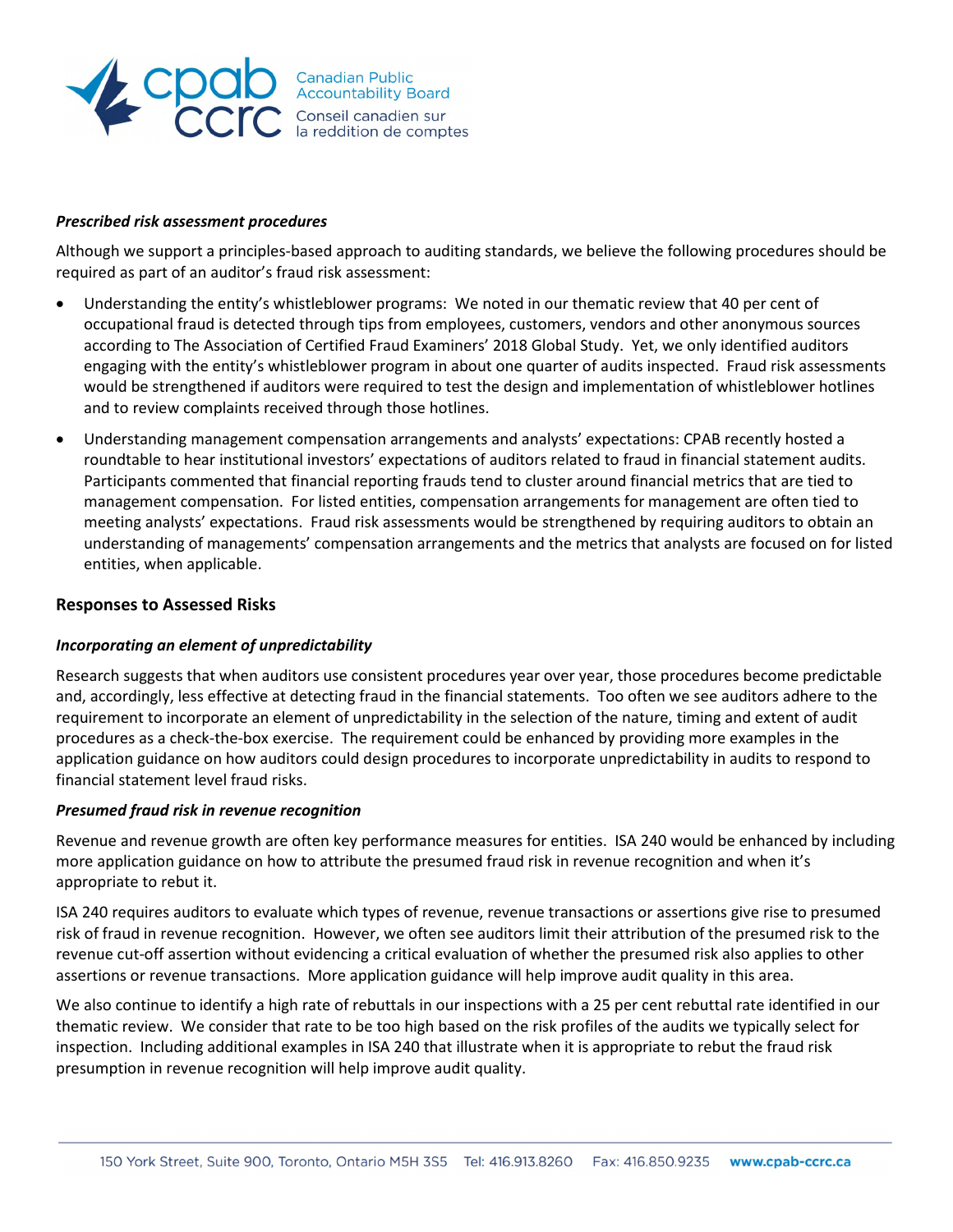

## **Communication with those charged with governance**

Effective, two-way communication between auditors and those charged with governance is a cornerstone of highquality audits. We believe that auditors should be reporting to those charged with governance how they discharged their responsibilities related to fraud in all audits. We propose that auditors be required to report to those charged with governance their evaluation of the design and implementation of management's process for identifying and responding to fraud risks. This requirement would be consistent with the recommendation described earlier to require auditors to evaluate the design and implementation of that process.

In addition, auditors should be required to report any potential indicators of management bias identified during the audit dealing with accounting estimates to allow those charged with governance to monitor the bias and intervene, when necessary.

#### **Documentation**

Auditors should be required to document fraud risk factors. ISA 240 requires auditors to document identified and assessed fraud risks but not the judgments made in reaching their conclusions including their consideration and assessment of fraud risk factors. The limited documentation requirements in ISA 240 are inconsistent with ISA 230, *Audit Documentation* because it does not enable the engagement team to be accountable for their work, retain a sufficient record of matters of continuing significance for future audits and to support the conduct of quality control reviews and inspections.

#### **Technology**

Consistent with the IAASB's efforts to modernize other standards (i.e., ISA 315 (revised), ISQM 1, etc.) to reflect the greater use by auditors of automated tools and techniques in audits, we encourage the IAASB to evaluate whether ISA 240 also deserves some attention. Certainly, the capabilities of auditors to detect fraud in audits have increased considerably. Auditors are now able to query entire data sets and to discern anomalies, including some that indicate fraud, which were inaccessible when the standard was last revised. The lack of references to the use of audit technology in ISA 240, including how it may aid an auditor's fraud risk assessment or responses to assessed fraud risks, is conspicuous in its absence.

## **Going concern**

The auditing standards need to be strengthened. This is irrespective of whether actions are taken by accounting standard setters and regulators to enhance requirements for management and/or those charged with governance. Several jurisdictions have amended the local auditing standards to go beyond the requirements currently set out in ISA 570 to be more responsive to the public interest.

We also encourage the IAASB to explore other possible actions to enhance the role of the auditor. For example, in other jurisdictions auditors are required to make additional communications to outside parties, including to relevant authorities, where issues related to going concern are identified by the auditor, and management and those charged with governance do not take appropriate measures, with a view to protecting the public interest.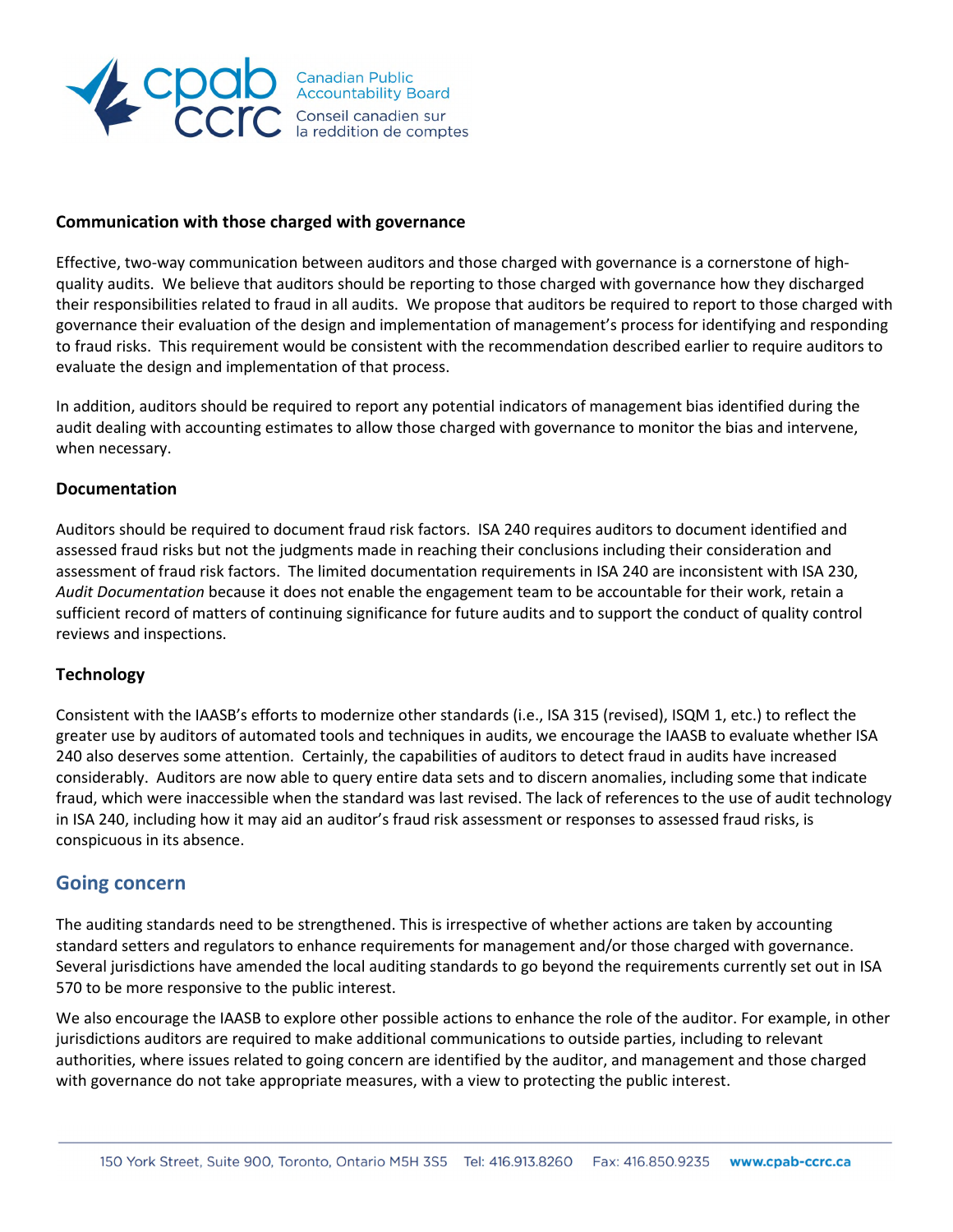

## **Definitions of material uncertainty and significant doubt**

Both International Accounting Standard 1 (IAS 1) and ISA 570, refer to material uncertainties related to events and conditions that may cast significant doubt about the entity's ability to continue as a going concern. More robust definitions are necessary to the concepts of material uncertainty and what constitutes significant doubt to improve consistency.

#### **Risk assessment**

There needs to be a clearer link between the requirements in ISA 315 (revised) and the auditor's evaluation of management's going concern assessment, such as understanding of the entity's business model, objectives and strategies, how the entity is structured and financed, and how the entity measures and reviews its financial performance, including its budgeting and forecasting processes. The auditor should also be required to obtain an understanding of any changes in the method or information used by management in reaching their conclusions, alternative scenarios considered, and the nature and extent of oversight and governance over management's assessment of the entity's ability to continue as a going concern.

Enhanced requirements for risk assessment procedures could result in identification of events or conditions that have not been identified by management that may cast significant doubt about an entity's ability to continue as a going concern. More robust procedures performed during the risk assessment may result in earlier identification of situations where management has not taken the appropriate steps to understand or appropriately address the basis for their assertion that the going concern assumption is appropriate. ISA 570 should require the auditor to go through a similar process as is currently required under ISA 540 (revised). Additional procedures may include requesting management to prepare a formal assessment if they have not prepared one already or requesting management to expand their cash flow forecasts to include other realistic scenarios and to perform sensitivity analyses to further support their conclusion.

To improve consistency, the requirements in ISA 570 should be applicable regardless of the financial reporting framework used in the preparation of the financial statements. Under the current standard, the auditor's evaluation of management's assessment is limited to relevant information that the auditor is aware of as a result of the audit. Increased focus on the robustness of the procedures performed as part of the risk assessment would improve auditor performance in this area.

#### **Communication with those charged with governance**

ISA 570 could be enhanced to require greater transparency in the communication of going concern to those charged with governance. Currently, the auditor is only required to communicate matters to those charged with governance when events or conditions are identified that may cast significant doubt on the entity's ability to continue as a going concern or if management has refused to make or extend its assessment when requested. The auditor should be required to communicate on going concern, including commenting on the quality of management's assessment, the procedures they performed to evaluate going concern, and the conclusion reached, including whether the disclosures being made by management are appropriate given the circumstances. This could encourage early transparent dialogue among the auditor, those charged with governance and management.